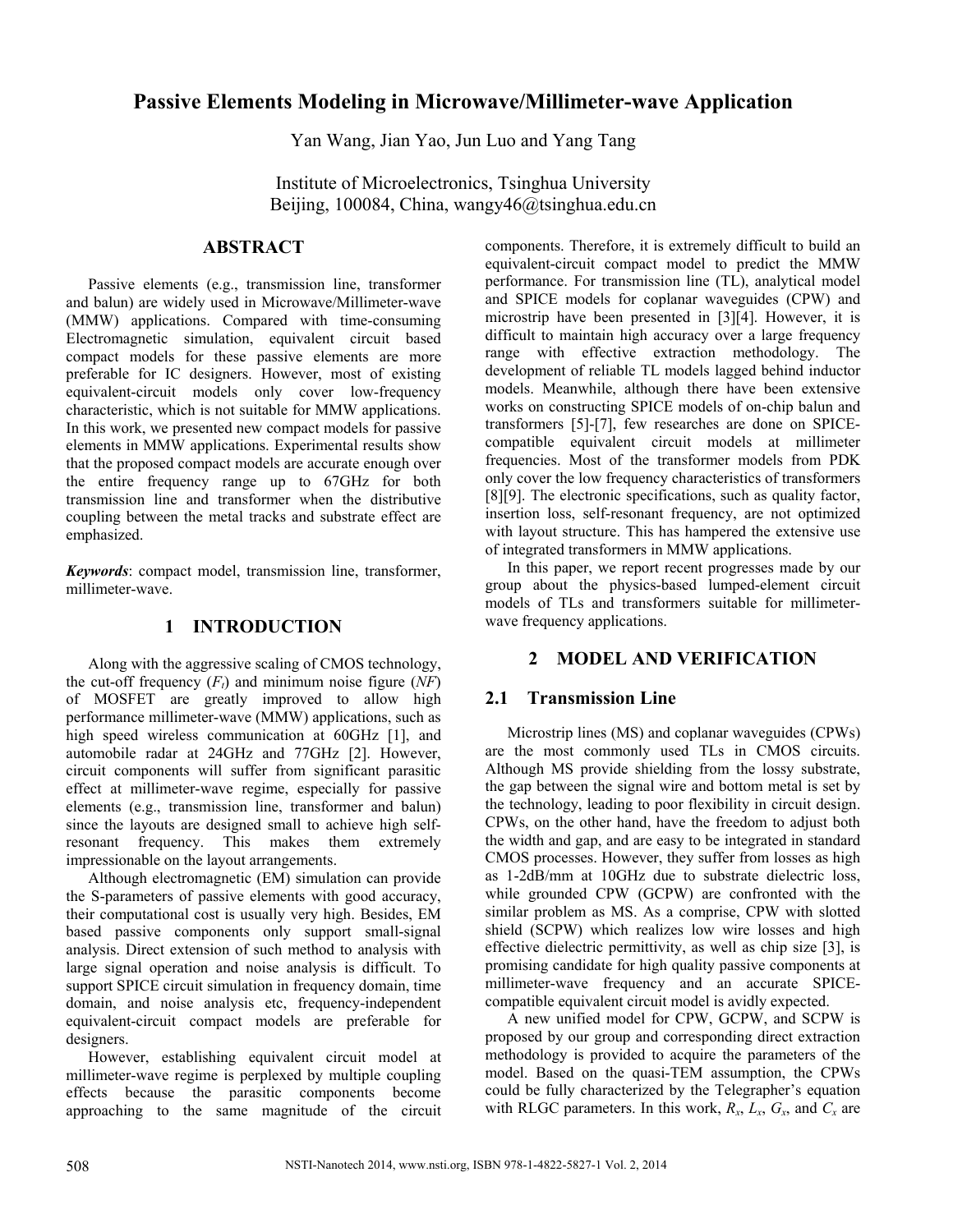adopted to describe frequency dependent per-unit-length RLGC parameters. The CPWs are modeled by multiple cascaded blocks Bi, in which equivalent circuits are adopted to capture the behaviors of  $R_x$ ,  $L_x$ ,  $G_x$ , and  $C_x$ , as shown in Figure 1.

The series branch is consisted of an inductor  $L<sub>hf</sub>$  in series with a R/L ladder composed of  $R_{hf}$ ,  $R_1$  and  $L_1$  to characterize the skin effect at high frequencies. The low resistivity of silicon substrate causes serious signal loss, and the increasing attenuation makes the implementation of a CMOS millimeter-wave system difficult. So in the TL models, how to describe the substrate coupling accurately is the most difficult. Modification of parallel branches is the emphasis of the modeling. As shown in Figure 1, the parallel branch is comprised of three parts to describe three different coupling effects: (1)  $C_{sg1}$  characterizes the pure capacitance between the signal wire and ground for various types of CPWs, as shown in Figure 2(a). (2) C-R-C network is incorporated here to describe the EM coupling to the lossy substrate, as shown in Figure 2(b). (3) The C-L-R series path describes the EM coupling to the lower metal, especially for the CPWs with large lower ground or shield, e.g. GCPW and SCPW, as shown in Figure 2(c). The direct extraction method is shown in Figure 3.



Figure 1: Proposed unified circuit model for CPWs.



Figure 2: Parallel branch of the CPWs model, (a)  $C_{sg1}$  (b) C-R-C network, (c) C-L-R series path.



In order to verify the proposed unified CPWs model and direct extraction methodologies, various CPWs structures, including CPW and SCPW with lengths of 400µm are designed and fabricated in 90nm IBM CMOS process. Sparameters are measured up to 67GHz. Short-Load-Open-Through (SLOT) technique [8] has been applied for parasitic de-embedding to acquire the intrinsic CPWs data. The measured per-unit-length  $R_x$ ,  $L_x$ ,  $G_x$ ,  $C_x$  parameters of different structures are compared with the proposed model in Figure 4. Excellent agreement between measured and simulated result is obtained with maximal  $C_x$  and  $L_x$  errors less than 5% over the entire frequency range up to 67GHz.

It can be seen that the per-unit-length inductance of SCPW is almost identical to that of CPW, while the perunit-length capacitance is larger than that of CPW. Meanwhile, the per-unit-length conductance of CPW is larger than that of SCPW, which implies larger loss of the CPW than that of SCPW. These conclusions are in agreement with the results in [3].

S-parameter comparisons between measurements and simulated results of 400 $\mu$ m CPWs with 10 cascaded blocks are shown in Figure 5. Excellent data agreement of the three structures is achieved over the entire frequency range up to  $67$ GHz.



Figure 4: Comparisons between the experimental data (dot) and the modeled results (line) of per-unit-length resistance, inductance, capacitance, and conductance.



Figure 5: S-parameter comparisons between the measured data (dot) and the modeled results (line).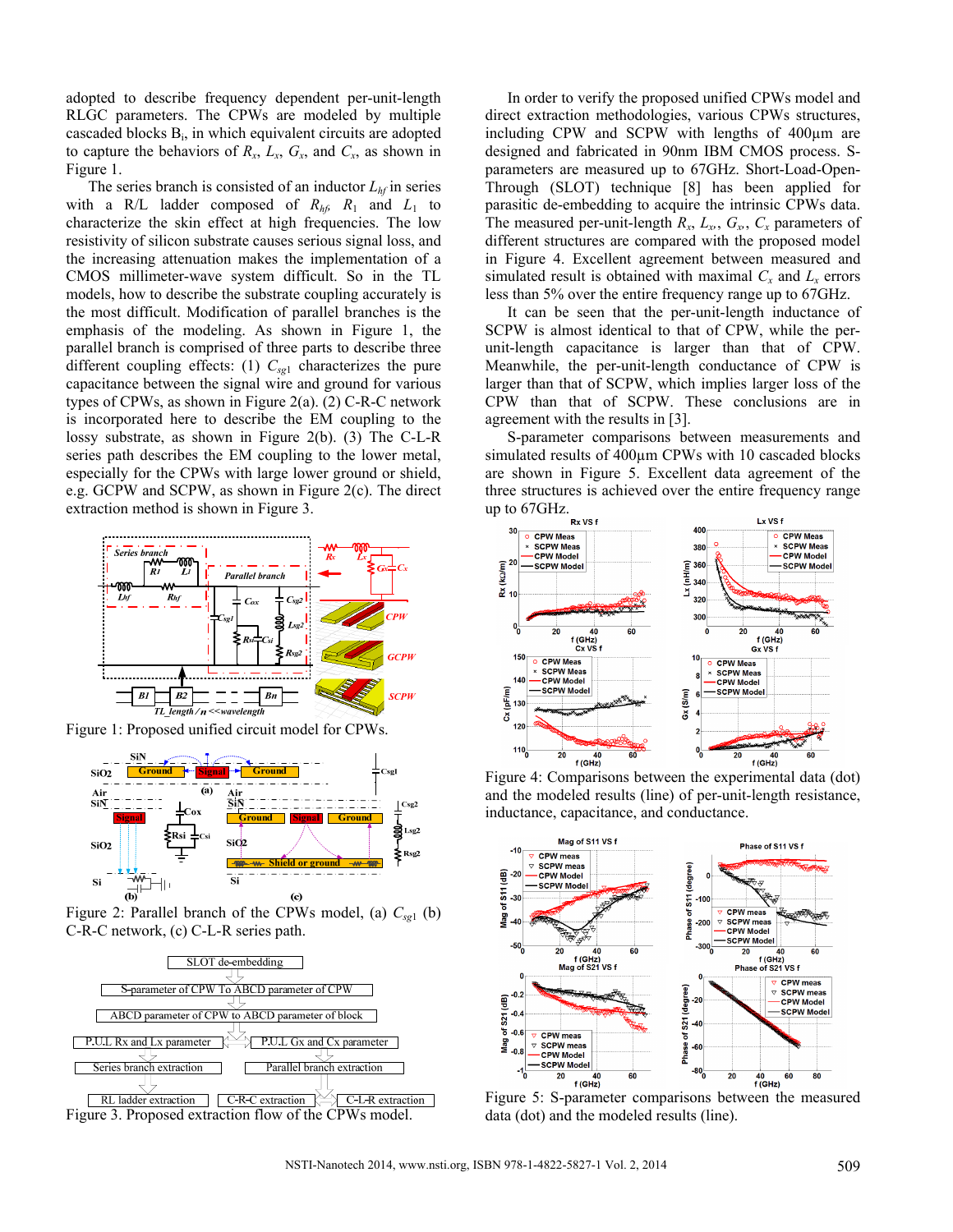#### **2.2 Transformer**

The proposed model for transformer in this work is shown in Figure 6. Each metal spiral is considered as an inductor and can be modeled by a well developed  $2-\pi$ inductor model [10]. The DC inductances and resistances of the primary and secondary coils are modeled by  $L_{ii}$  and  $R_{ii}$  $(i=p,s; j=1,2)$  respectively.  $L_{ijsk}$  and  $R_{ijsk}$   $(i=p,s; j=1,2)$  are used to describe the skin effect and approximate effect. The inductive coupling between coils is represented by mutual inductances  $k_{p1s1}, k_{p1s2}, \ldots, k_{p2s2}$ .

For MMW applications, parasitic distributive effects and substrate coupling become more and more significant. These effects should be described properly, which is the key to ensure the accuracy of the proposed model.



Figure 6: The basic topology of the proposed model.

To illustrate the distributed nature of the coupling capacitance between the two coils, a schematic view of inverting transformer is shown in Figure 7 (a). The gray segments are the metal spirals and the blue ones are the under-pass for the secondary spiral. Substrate parasitic effects and the mutual inductances are left out for simplicity. Coupling capacitance distributes along the metal tracks of two spirals. The cascaded multi-section equivalent circuit along the metal tracks of two spirals is adopted to approximate the distributed effects in Figure 7 (b). The coupling capacitors are highlighted in red and the possible signal coupling paths from primary port to secondary one are indicated by the blue lines with arrows.

In conventional model the capacitive effects are handled by only a single capacitor for simplicity as shown in Figure 7 (c). When frequency is not high, impedance of serial inductors and resistors is small compared to the coupling capacitors, all the distributed capacitors are in effect shorted together and can be modeled by a single lumped capacitor. Nevertheless, at millimeter band the impedance of serial inductance and resistance is comparable or even larger than that of capacitors. Furthermore, such capacitive coupling may allow the signal to flow directly from one port to the other without passing through the conductor coil. So the

distributive coupling between coils, which includes the parasitic coupling between different ports within the same coil and the distributed capacitive coupling across two coils, has to be reevaluated due to intensive distributed effects. At millimeter region, a simple but effective solution is to add an extra effective coupling inductance  $L_c$  and a resistance  $R_c$ in series with the effective coupling  $C_c$  to illustrate the impedance in distributed paths, as shown in Figure 7 (c). The improved equivalent circuit model will be reduced to the conventional one at low frequency and it also describes the impedance seen by signals more accurately at high frequency band.



Figure 7: Schematic illustration of distributed effects in an inverting transformer (a) and its multi-section model (b) and compact equivalent circuits model (c).

Traditionally, the electromagnetic field coupling to the lossy Si substrate can be properly modeled by the circuit topology shown in Figure 8 (a). A patterned ground shield (PGS) which can be realized in standard silicon technologies is usually inserted between an on-chip metal coil and silicon substrate to improve isolation. However, with PGS, the impacts on inductance, parasitic resistance and capacitance have to be reevaluated. Here, another *R-L-C* network series are added to describe the electromagnetic field coupling to the lower ground metal, especially for the PGS network, as shown in Figure 8 (b).



Figure 8. The lumped-circuit topology to describe the substrate effect.

The proposed compact model is validated by a 2:2 interleaved transformer with metal width =  $8 \mu m$ , metal spacing = 2  $\mu$ m and inner radius = 50  $\mu$ m, which is